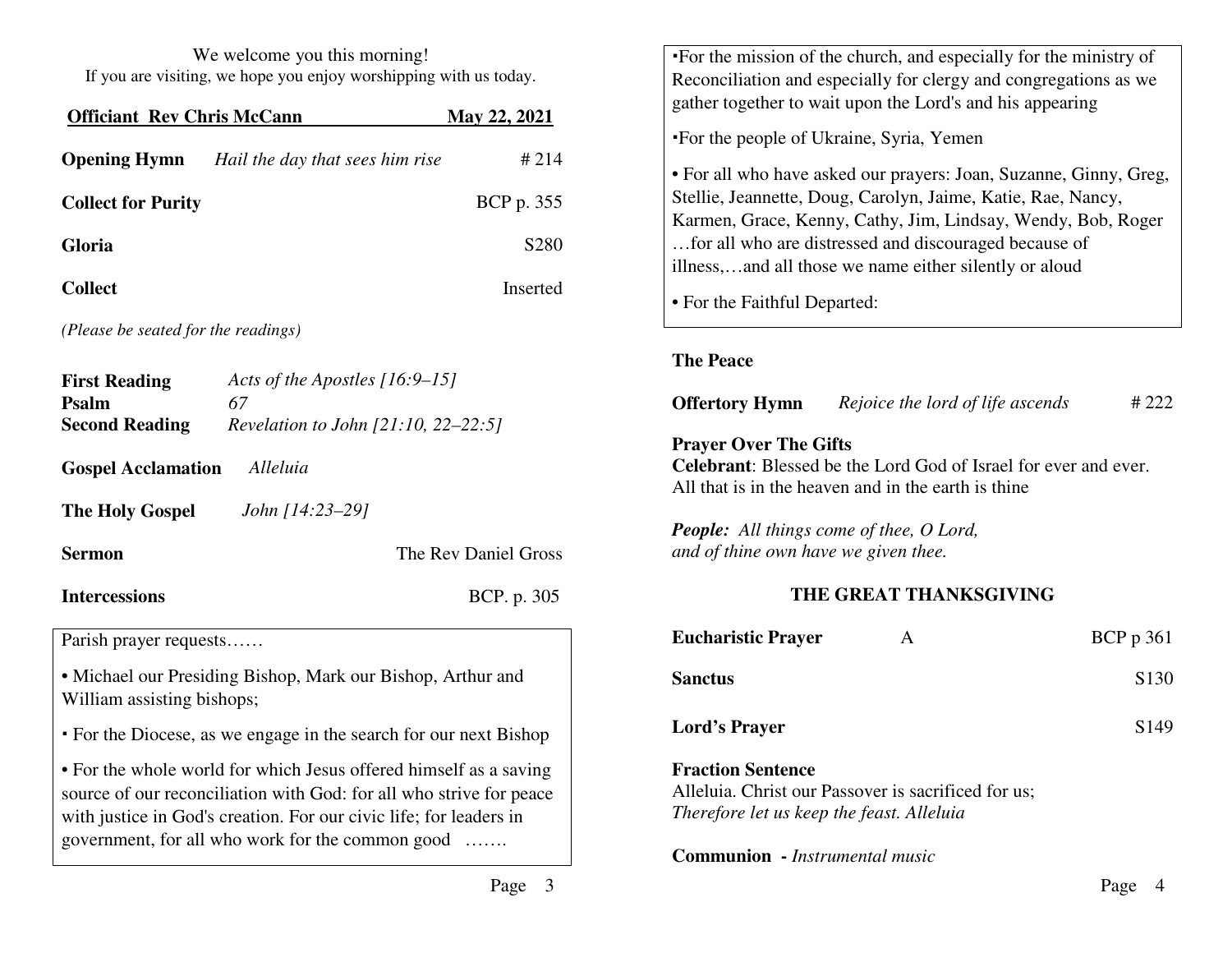| (Please kneel)<br><b>Prayer after Communion</b> |                            | <b>BCP</b> p. 366 | $\mathbf{u}$<br>of G<br>and a |
|-------------------------------------------------|----------------------------|-------------------|-------------------------------|
| (Please stand)                                  |                            |                   | eage<br>were                  |
| <b>Closing Hymn</b>                             | Crown him with many crowns | # 494             | be fa<br>prev                 |
| <b>Chalice Bearer:</b> Carolyn Schue            |                            |                   |                               |

**Lectors:** Gary & Kate Witosky **Organist:** Jean Spangler

# Today's Readingss Sixth Sunday of Easter

### **Collect**

 O God, you have prepared for those who love you such good things as surpass our understanding: Pour into our hearts such love towards you, that we, loving you in all things and above all things, may obtain your promises, which exceed all that we can desire; through Jesus Christ our Lord, who lives and reigns with you and the Holy Spirit, one God, for ever and ever. *Amen* 

### **First Reading** *Acts of the Apostles [16:9–15]*

During the night Paul had a vision: there stood a man of Macedonia pleading with him and saying, "Come over to Macedonia and help us." When he had seen the vision, we immediately tried to cross over to Macedonia, being convinced that God had called us to proclaim the good news to them. We set sail from Troas and took a straight course to Samothrace, the following day to Neapolis, and from there to Philippi, which is a leading city of the district of Macedonia and a Roman colony. We remained in this city for some days. On the sabbath day we went outside the gate by the river, where we supposed there was a place of prayer; and we sat down and spoke to the women who had gathered there. A certain woman named Lydia, a worshiper od, was listening to us; she was from the city of Thyatira and a dealer in purple cloth. The Lord opened her heart to listen erly to what was said by Paul. When she and her household were baptized, she urged us, saying, "If you have judged me to aithful to the Lord, come and stay at my home." And she ailed upon us. *The Word of the Lord*.

#### **Psalm** 67

1 May God be merciful to us and bless us, \* show us the light of his countenance and come to us. 2 Let your ways be known upon earth, \* your saving health among all nations. 3 Let the peoples praise you, O God; \* let all the peoples praise you. 4 Let the nations be glad and sing for joy, \* for you judge the peoples with equity and guide all the nations upon earth. 5 Let the peoples praise you, O God; \* let all the peoples praise you. 6 The earth has brought forth her increase; \* may God, our own God, give us his blessing. 7 May God give us his blessing, \* and may all the ends of the earth stand in awe of him.

### **Second Reading** *Revelation to John [21:10, 22–22:5]*

In the spirit he carried me away to a great, high mountain and showed me the holy city Jerusalem coming down out of heaven from God. I saw no temple in the city, for its temple is the Lord God the Almighty and the Lamb. And the city has no need of sun or moon to shine on it, for the glory of God is its light, and its lamp is the Lamb. The nations will walk by its light, and the kings of the earth will bring their glory into it. Its gates will never be shut by day—and there will be no night there. People